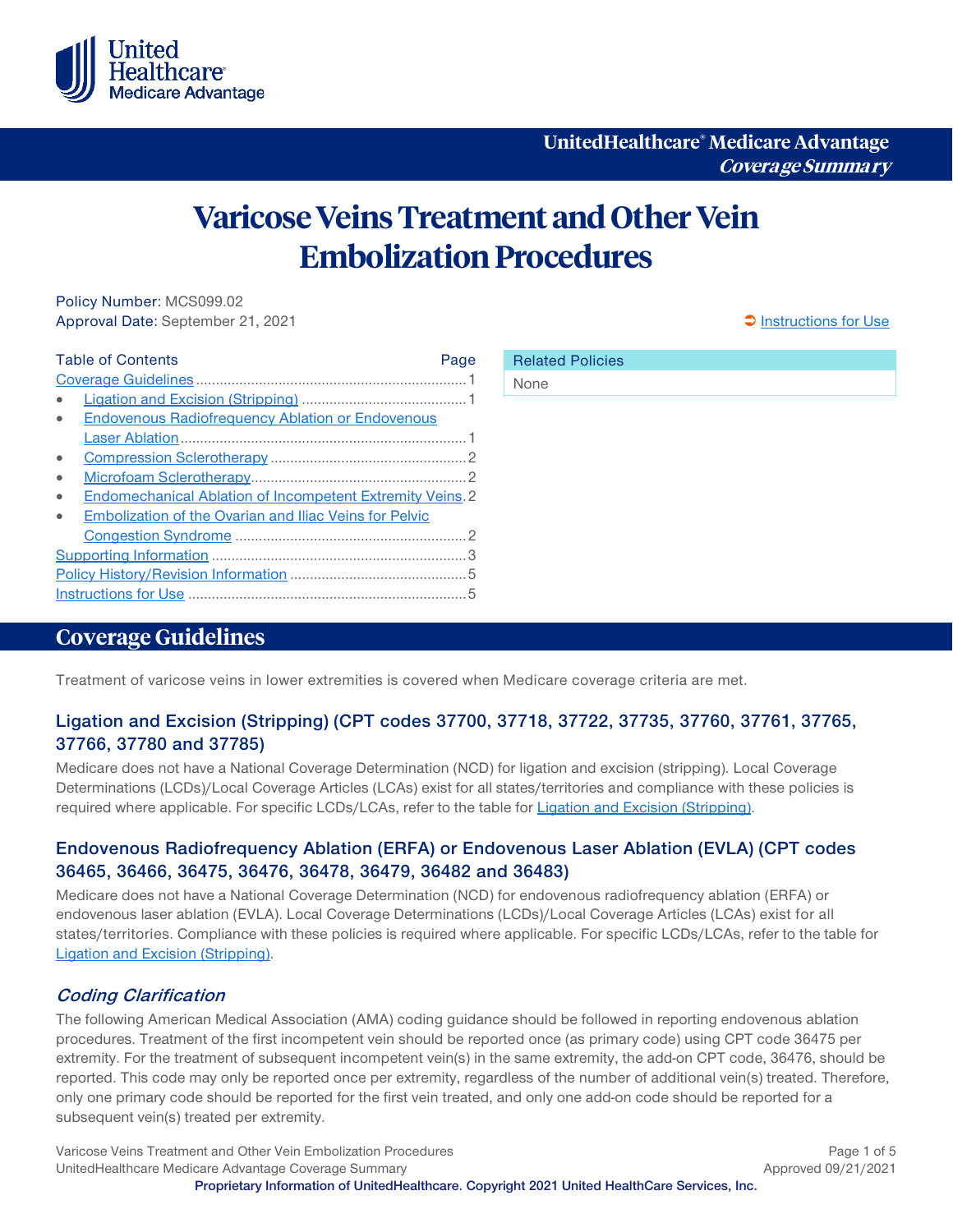#### <span id="page-1-0"></span>**Compression Sclerotherapy (CPT codes 36470 and 36471)**

Medicare does not have a National Coverage Determination (NCD) for compression sclerotherapy. Local Coverage Determinations (LCDs)/Local Coverage Articles (LCAs) exist for all states/territories and compliance with these policies is required where applicable. For specific LCDs/LCAs, refer to the table for [Ligation and Excision \(Stripping\).](#page-2-1)

#### <span id="page-1-1"></span>**Microfoam Sclerotherapy [e.g., Varithena® (previously known as Varisolve)]**

Note: Refer to coding clarification below.

Medicare does not have a National Coverage Determination (NCD) for microfoam sclerotherapy. Local Coverage Determinations (LCDs)/Local Coverage Articles (LCAs) exist for all states/territories and compliance with these policies is required where applicable. For specific LCDs/LCAs, refer to the table for [Microfoam Sclerotherapy.](#page-2-2)

#### **Coding Clarification**

Injections of sclerosing agents made with proprietary gas mix or other foaming device or other non-compounded preparation (e.g., Varithena™) are considered sclerotherapy and should be reported with CPT code 36465 or 36466 with notation on the claim indicating what sclerosant was used. Refer to the Novitas [LCA for Billing and Coding: Treatment of Chronic Venous](https://www.cms.gov/medicare-coverage-database/view/article.aspx?articleid=55229&ver=37&Date=&DocID=A55229&bc=hAAAABAAEAAA&=)  [Insufficiency of the Lower Extremities \(A55229\)](https://www.cms.gov/medicare-coverage-database/view/article.aspx?articleid=55229&ver=37&Date=&DocID=A55229&bc=hAAAABAAEAAA&=) (Accessed March 18, 2022)

May also refer to microfoam sclerotherapy requested under CPT codes 37799, 36470, or 36471.

#### <span id="page-1-2"></span>**Endomechanical Ablation of Incompetent Extremity Veins (CPT codes 36473 and 36474)**

Endomechanical ablation of incompetent extremity veins is also known as clarivein, mechanochemical ablation (MOCA), mechanico-chemical endovenous ablation (MCEA) and mechanically enhanced endovenous chemical ablation (MEECA)

Medicare does not have a National Coverage Determination (NCD) for endomechanical ablation of incompetent extremity veins. Local Coverage Determinations (LCDs)/Local Coverage Articles (LCAs) exist and compliance with these policies is required where applicable. For specific LCDs/LCAs, refer to table for [Endomechanical Ablation of Incompetent Extremity Veins.](#page-3-0)

For coverage guidelines for states/territories with no LCDs/LCAs, refer to the UnitedHealthcare Commercial Medical Policy titled [Surgical and Ablative Procedures for Venous Insufficiency and Varicose Veins.](https://www.uhcprovider.com/content/dam/provider/docs/public/policies/comm-medical-drug/surgical-ablative-procedures-venous-insufficiency-varicose-veins.pdf) Note: After checking th[e Endomechanical Ablation of Incompetent Extremity Veins](#page-3-0) table and searching the Medicare Coverage [Database,](http://www.cms.gov/medicare-coverage-database/overview-and-quick-search.aspx) if no LCD/LCA is found, then use the policy referenced above for coverage guidelines.

#### <span id="page-1-3"></span>**Embolization of the Ovarian and Iliac Veins for Pelvic Congestion Syndrome (CPT code 37241)**

Medicare does not have a National Coverage Determination (NCD) for embolization of the ovarian and iliac veins for pelvic congestion syndrome. Local Coverage Determinations (LCDs)/Local Coverage Articles (LCAs) do not exist.

For coverage guidelines, refer to the UnitedHealthcare Commercial Medical Policy titled Embolization of the Ovarian and Iliac [Veins for Pelvic Congestion Syndrome.](https://www.uhcprovider.com/content/dam/provider/docs/public/policies/comm-medical-drug/embolization-ovarian-iliac-veins-pelvic-congestion-syndrome.pdf) 

Note: After searching the [Medicare Coverage Database,](http://www.cms.gov/medicare-coverage-database/overview-and-quick-search.aspx) if no LCD/LCA is found, then use the policy referenced above for coverage guidelines.

#### **Coding Clarification**

CPT code 37241 [Vascular embolization or occlusion, inclusive of all radiological supervision and interpretation, intraprocedural roadmapping, and imaging guidance necessary to complete the intervention; venous, other than hemorrhage (e.g., congenital or acquired venous malformations, venous and capillary hemangiomas, varices, varicoceles)] is not applicable (incorrect coding) for saphenous ablation and is not covered.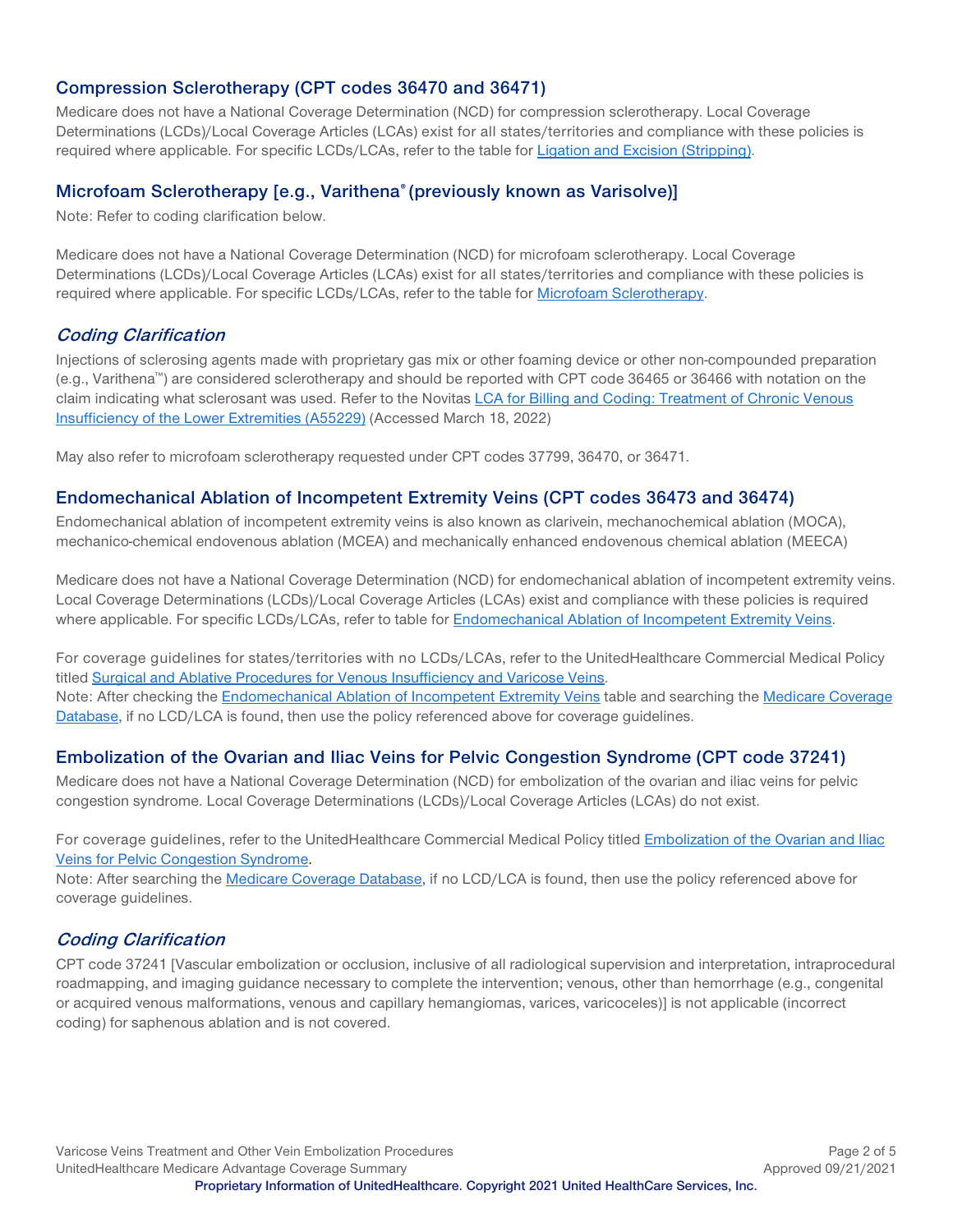# <span id="page-2-0"></span>**Supporting Information**

<span id="page-2-1"></span>

| Ligation and Excision (Stripping) ERFA or EVLA Compression Sclerotherapy<br>Accessed March 18, 2022 |                                                                                 |                           |                                                                 |                                                                                                                                                                                                                                                                                                                                                                                                                                                                                                                                   |
|-----------------------------------------------------------------------------------------------------|---------------------------------------------------------------------------------|---------------------------|-----------------------------------------------------------------|-----------------------------------------------------------------------------------------------------------------------------------------------------------------------------------------------------------------------------------------------------------------------------------------------------------------------------------------------------------------------------------------------------------------------------------------------------------------------------------------------------------------------------------|
| <b>LCD/LCA ID</b>                                                                                   | <b>LCD/LCA Title</b>                                                            | <b>Contractor Type</b>    | <b>Contractor Name</b>                                          | <b>Applicable States/Territories</b>                                                                                                                                                                                                                                                                                                                                                                                                                                                                                              |
| L34082<br>(A57305)                                                                                  | Varicose Veins of the<br>Lower Extremity,<br><b>Treatment of</b>                | Part A and B MAC          | CGS Administrators,<br><b>LLC</b>                               | KY, OH                                                                                                                                                                                                                                                                                                                                                                                                                                                                                                                            |
| L38720<br>(A58250)                                                                                  | <b>Treatment of Chronic</b><br>Venous Insufficiency of<br>the Lower Extremities | Part A and B MAC          | <b>First Coast Service</b><br>Options, Inc.                     | FL, PR, VI                                                                                                                                                                                                                                                                                                                                                                                                                                                                                                                        |
| L33575<br>(A52870)                                                                                  | Varicose Veins of the<br>Lower Extremity,<br><b>Treatment of</b>                | Part A and B MAC          | <b>National Government</b><br>Services, Inc.                    | CT, IL, MA, ME, MN, NH, NY,<br>RI, VT, WI                                                                                                                                                                                                                                                                                                                                                                                                                                                                                         |
| L34010<br>(A57707)                                                                                  | <b>Treatment of varicose</b><br>veins of the lower<br>extremity                 | Part A and B MAC          | Noridian Healthcare<br>Solutions, LLC                           | AK, AZ, ID, MT, ND, OR, SD,<br>UT, WA, WY                                                                                                                                                                                                                                                                                                                                                                                                                                                                                         |
| L34209<br>(A57706)                                                                                  | <b>Treatment of Varicose</b><br>Veins of the Lower<br>Extremity                 | Part A and B MAC          | Noridian Healthcare<br>Solutions, LLC                           | AS, CA, GU, HI, MP, NV                                                                                                                                                                                                                                                                                                                                                                                                                                                                                                            |
| L34924<br>(A55229)                                                                                  | <b>Treatment of Chronic</b><br>Venous Insufficiency of<br>the Lower Extremities | Part A and B MAC          | Novitas Solutions, Inc.                                         | AR, CO, DC, DE, LA, MD, MS,<br>NJ, NM, OK, PA, TX                                                                                                                                                                                                                                                                                                                                                                                                                                                                                 |
| L34536<br>(A56914)                                                                                  | <b>Treatment of Varicose</b><br>Veins of the Lower<br><b>Extremities</b>        | Part A MAC                | <b>Wisconsin Physicians</b><br>Service Insurance<br>Corporation | AK*, AL, AR*, AZ*, CA*, CO*,<br>$CT^*$ , $DE^*$ , $FL^*$ , $GA$ , $HI^*$ , $IA$ ,<br>$ID^*$ , $IL^*$ , IN, KS, KY <sup>*</sup> , LA <sup>*</sup> ,<br>MA*, MD*, ME*, MI, MO, MS*,<br>$MT^*$ , NC, ND $^*$ , NE, NH $^*$ , NJ $^*$ ,<br>NM*, NV*, OH*, OK*, OR*,<br>PA*, RI*, SC, SD*, TN, TX*,<br>UT*, VA, VT*, WA*, WI*, WV,<br>WY*<br>Note: States notated with an<br>asterisk (*) should follow the<br>other available state-specific<br>LCD listed in this table. This<br>WPS LCD only applies to states<br>without asterisk. |
| L34536<br>(A56914)                                                                                  | <b>Treatment of Varicose</b><br>Veins of the Lower                              | Part B MAC                | <b>Wisconsin Physicians</b><br>Service Insurance                | IA, IN, KS, MI, MO, NE                                                                                                                                                                                                                                                                                                                                                                                                                                                                                                            |
|                                                                                                     | <b>Extremities</b>                                                              | <b>Back to Guidelines</b> | Corporation                                                     |                                                                                                                                                                                                                                                                                                                                                                                                                                                                                                                                   |

<span id="page-2-2"></span>

| Microfoam Sclerotherapy [e.g., Varithena® (previously known as Varisolve)]<br>Accessed March 18, 2022 |                                                  |                        |                                   |                                      |
|-------------------------------------------------------------------------------------------------------|--------------------------------------------------|------------------------|-----------------------------------|--------------------------------------|
| LCD/LCA ID                                                                                            | <b>LCD/LCA Title</b>                             | <b>Contractor Type</b> | <b>Contractor Name</b>            | <b>Applicable States/Territories</b> |
| L34082<br>(A57305)                                                                                    | Varicose Veins of the<br><b>Lower Extremity,</b> | Part A and B MAC       | CGS Administrators,<br><b>LLC</b> | KY. OH                               |
|                                                                                                       | Treatment of                                     |                        |                                   |                                      |

Varicose Veins Treatment and Other Vein Embolization Procedures **Page 3 of 5** Page 3 of 5 UnitedHealthcare Medicare Advantage Coverage Summary **Accord 2012** 12021 Approved 09/21/2021 **Proprietary Information of UnitedHealthcare. Copyright 2021 United HealthCare Services, Inc.**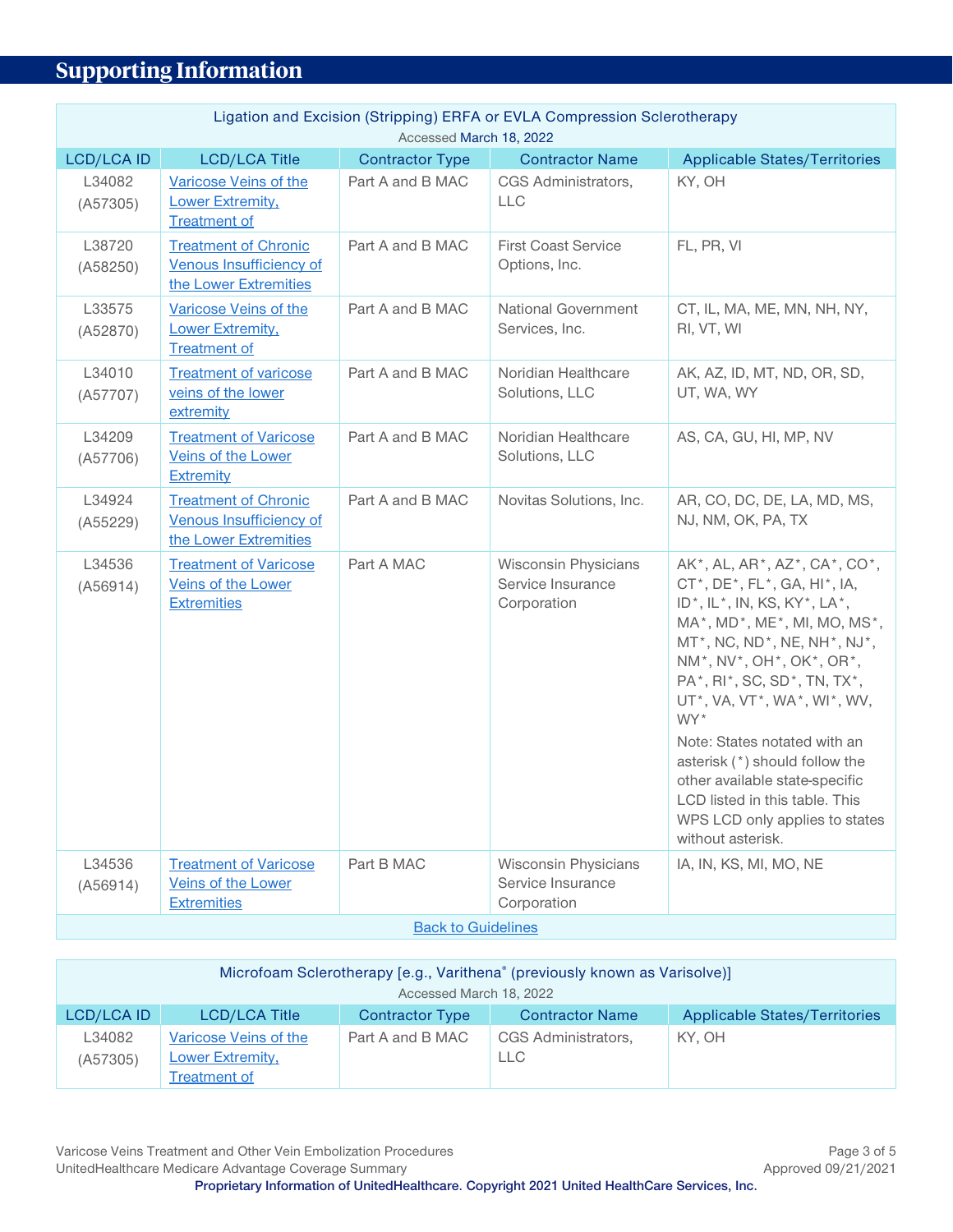| Microfoam Sclerotherapy [e.g., Varithena <sup>®</sup> (previously known as Varisolve)]<br>Accessed March 18, 2022 |                                                                                 |                              |                                                                 |                                                                                                                                                                                                                                                                                                                                                                                                                                                                                                                                        |
|-------------------------------------------------------------------------------------------------------------------|---------------------------------------------------------------------------------|------------------------------|-----------------------------------------------------------------|----------------------------------------------------------------------------------------------------------------------------------------------------------------------------------------------------------------------------------------------------------------------------------------------------------------------------------------------------------------------------------------------------------------------------------------------------------------------------------------------------------------------------------------|
| <b>LCD/LCA ID</b>                                                                                                 | <b>LCD/LCA Title</b>                                                            | <b>Contractor Type</b>       | <b>Contractor Name</b>                                          | <b>Applicable States/Territories</b>                                                                                                                                                                                                                                                                                                                                                                                                                                                                                                   |
| L38720<br>(A58250)                                                                                                | <b>Treatment of Chronic</b><br>Venous Insufficiency of<br>the Lower Extremities | Part A and B MAC             | <b>First Coast Service</b><br>Options, Inc.                     | FL, PR, VI                                                                                                                                                                                                                                                                                                                                                                                                                                                                                                                             |
| L33575<br>(A52870)                                                                                                | Varicose Veins of the<br>Lower Extremity,<br><b>Treatment of</b>                | Part A and B A<br><b>MAC</b> | National Government<br>Services, Inc.                           | CT, IL, MA, ME, MN, NH, NY,<br>RI, VT, WI                                                                                                                                                                                                                                                                                                                                                                                                                                                                                              |
| L34010<br>(A57707)                                                                                                | <b>Treatment of varicose</b><br>veins of the lower<br>extremity                 | Part A and B MAC             | Noridian Healthcare<br>Solutions, LLC                           | AK, AZ, ID, MT, ND, OR SD,<br>UT, WA WY                                                                                                                                                                                                                                                                                                                                                                                                                                                                                                |
| L34209<br>(A57706)                                                                                                | <b>Treatment of Varicose</b><br><b>Veins of the Lower</b><br>Extremity          | Part A and B MAC             | Noridian Healthcare<br>Solutions, LLC                           | AS, CA, GU, HI, MP, NV                                                                                                                                                                                                                                                                                                                                                                                                                                                                                                                 |
| L34924<br>(A55229)                                                                                                | <b>Treatment of Chronic</b><br>Venous Insufficiency of<br>the Lower Extremities | Part A and B MAC             | Novitas Solutions, Inc.                                         | AR, CO, DC, DE, LA, MD, MS,<br>NJ NM, OK, PA, TX                                                                                                                                                                                                                                                                                                                                                                                                                                                                                       |
| L34536<br>(A56914)                                                                                                | <b>Treatment of Varicose</b><br>Veins of the Lower<br><b>Extremities</b>        | Part A MAC                   | <b>Wisconsin Physicians</b><br>Service Insurance<br>Corporation | AK*, AL, AR*, AZ*, CA*, CO*,<br>CT*, DE*, FL*, GA, HI*, IA,<br>$ID^*$ , $IL^*$ , $IN$ , KS, KY <sup>*</sup> , LA <sup>*</sup> ,<br>MA*, MD*, ME*, MI, MO, MS*,<br>$MT^*$ , NC, ND <sup>*</sup> , NE, NH <sup>*</sup> , NJ <sup>*</sup> ,<br>NM*, NV*, OH*, OK*, OR*,<br>PA*, RI*, SC, SD*, TN, TX*,<br>UT*, VA, VT*, WA*, WI*, WV,<br>WY*<br>Note: States notated with an<br>asterisk (*) should follow the<br>other available state-specific<br>LCD listed in this table. This<br>WPS LCD only applies to states<br>without asterisk. |
| L34536                                                                                                            | <b>Treatment of Varicose</b>                                                    | Part B MAC                   | Wisconsin Physicians                                            | IA. IN, KS, MI, MO, NE                                                                                                                                                                                                                                                                                                                                                                                                                                                                                                                 |
| (A56914)                                                                                                          | Veins of the Lower<br><b>Extremities</b>                                        |                              | Service Insurance<br>Corporation                                |                                                                                                                                                                                                                                                                                                                                                                                                                                                                                                                                        |
| <b>Back to Guidelines</b>                                                                                         |                                                                                 |                              |                                                                 |                                                                                                                                                                                                                                                                                                                                                                                                                                                                                                                                        |

<span id="page-3-0"></span>

| <b>Endomechanical Ablation of Incompetent Extremity Veins</b><br>Accessed March 18, 2022 |                                                                                 |                        |                                             |                                           |
|------------------------------------------------------------------------------------------|---------------------------------------------------------------------------------|------------------------|---------------------------------------------|-------------------------------------------|
| <b>LCD/LCA ID</b>                                                                        | <b>LCD/LCA Title</b>                                                            | <b>Contractor Type</b> | <b>Contractor Name</b>                      | <b>Applicable States/Territories</b>      |
| L38720<br>(A58250)                                                                       | <b>Treatment of Chronic</b><br>Venous Insufficiency of<br>the Lower Extremities | Part A and B MAC       | <b>First Coast Service</b><br>Options, Inc. | FL. PR. VI                                |
| L33575<br>(A52870)                                                                       | Varicose Veins of the<br>Lower Extremity,<br><b>Treatment of</b>                | Part A and B MAC       | National Government<br>Services, Inc.       | CT, IL, MA, ME, MN, NH, NY,<br>RI, VT, WI |
| L34010<br>(A57707)                                                                       | <b>Treatment of varicose</b><br>veins of the lower<br>extremity                 | Part A and B MAC       | Noridian Healthcare<br>Solutions, LLC       | AK, AZ, ID, MT, ND, OR, SD,<br>UT, WA, WY |

Varicose Veins Treatment and Other Vein Embolization Procedures<br>
UnitedHealthcare Medicare Advantage Coverage Summary<br>
Approved 09/21/2021 UnitedHealthcare Medicare Advantage Coverage Summary **Proprietary Information of UnitedHealthcare. Copyright 2021 United HealthCare Services, Inc.**